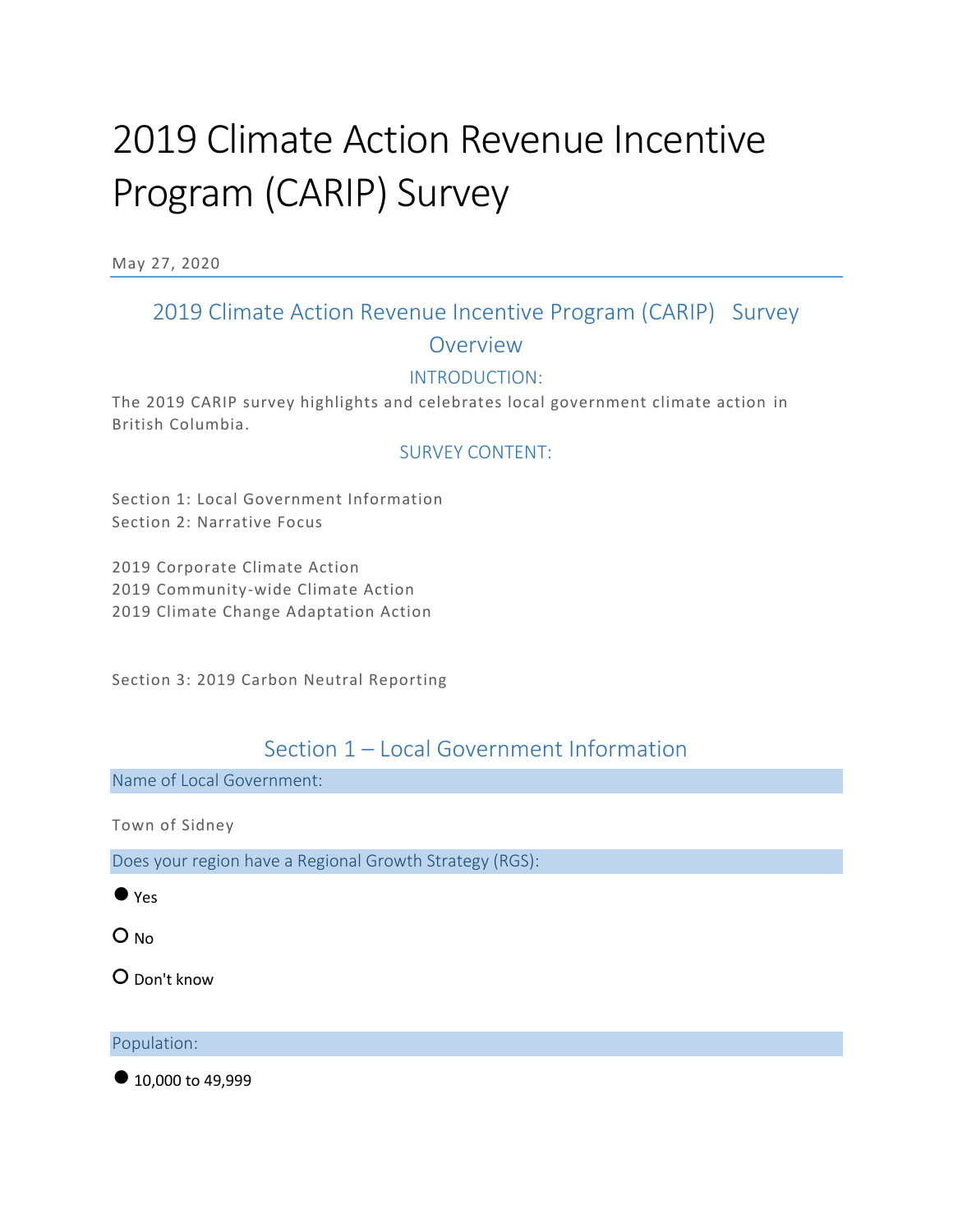| Submitted by:          |
|------------------------|
| Name                   |
| <b>Bruce DeMaere</b>   |
| Position               |
| Manager of Engineering |
| <b>Email Address</b>   |
| bdemaere@sidney.ca     |
| <b>Phone Number</b>    |
| 250-656-4502           |

## Section 2 - Narrative Focus

Local government signatories to the B.C. Climate Action Charter have committed to taking climate action by:

Working towards achieving corporate carbon neutrality; Measuring and reporting on their community -wide GHG emissions; and Creating complete, compact, energy-efficient communities.

A key part of the 2019 CARIP survey is to highlight and celebrate successful climate actions undertaken by local governments in British Columbia.

In 2019, what actions has your local government taken to support the creation of compact, complete, and energy efficient communities?

In 2019 the Town of supported the creation of a compact, complete, and energy efficient community by continuing to implement the objectives and policies of the Town's Official Community Plan, which support the development of energy efficient mixed-use and multi-family buildings in locations close to amenities, services and active transportation options. 2019 saw record levels of construction of this type of development, with over 400 new units under construction in locations within a 5 minute walk of Sidney's main commercial district and regional transit and active transportation options.

## 2019 CORPORATE CLIMATE ACTION:

Corporate climate actions refer to actions that reduce the GHG emissions produced as a result of a local government's delivery of "traditional services" , including fire protection, solid waste management, recreational/cultural services, road and traffic operations, water and wastewater management, and local government administration.

In 2019, when it comes to corporate climate action, did your local government undertake any of the following (PLEASE SELECT ALL THAT APPLY):

■ Building and Lighting Actions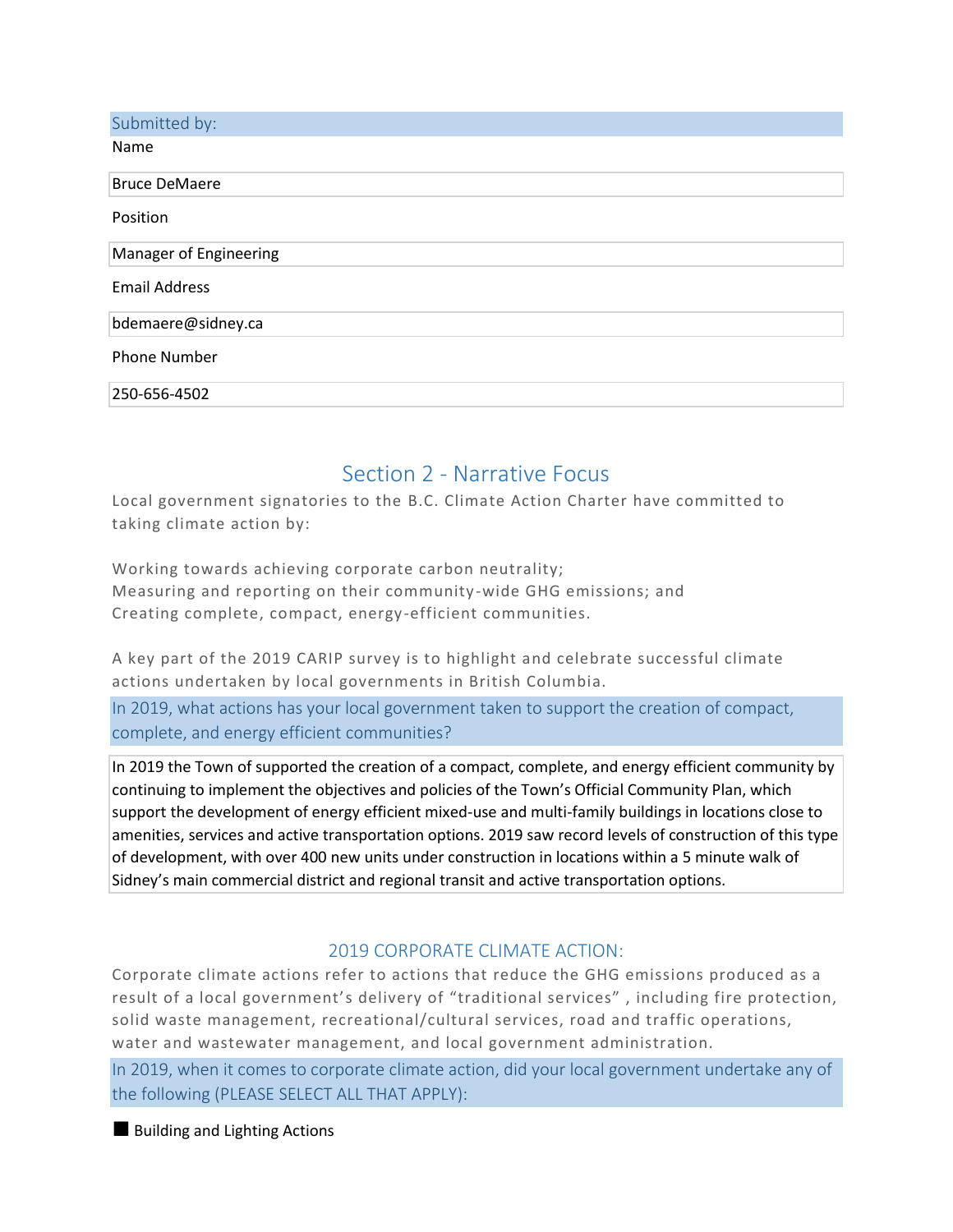$\square$  Energy Generation Actions

- $\square$  Greenspace Actions
- Planning Actions
- □ Solid Waste Actions
- $\square$  Transportation Actions
- □ Water and Wastewater Actions
- Other Climate Actions (PLEASE SPECIFY)

 $\Box$  Don't know

Please specify 'Other Climate Actions'

Program to switch street lights to lower power consumption LED luminaries continued in 2019

When it comes to corporate Building and Lighting Actions, did your local government undertake any of the following in 2019 (PLEASE SELECT ALL THAT APPLY):

■ New or upgraded energy-efficient lighting systems

■ New or upgraded energy-efficient heating systems

 $\square$  New or upgraded building envelope initiatives

 $\Box$  Upgrades to amenities in recreation facilities

■ Studies related to building and/or lighting energy efficiency

 $\Box$  Other (PLEASE SPECIFY)

□ Don't know

Please specify 'Other'

When it comes to corporate Planning Actions, did your local government undertake any of the following in 2019 (PLEASE SELECT ALL THAT APPLY):

 $\square$  Energy/Emissions Management Plan (New or Updated)

■ Asset Management Plan (New or Updated)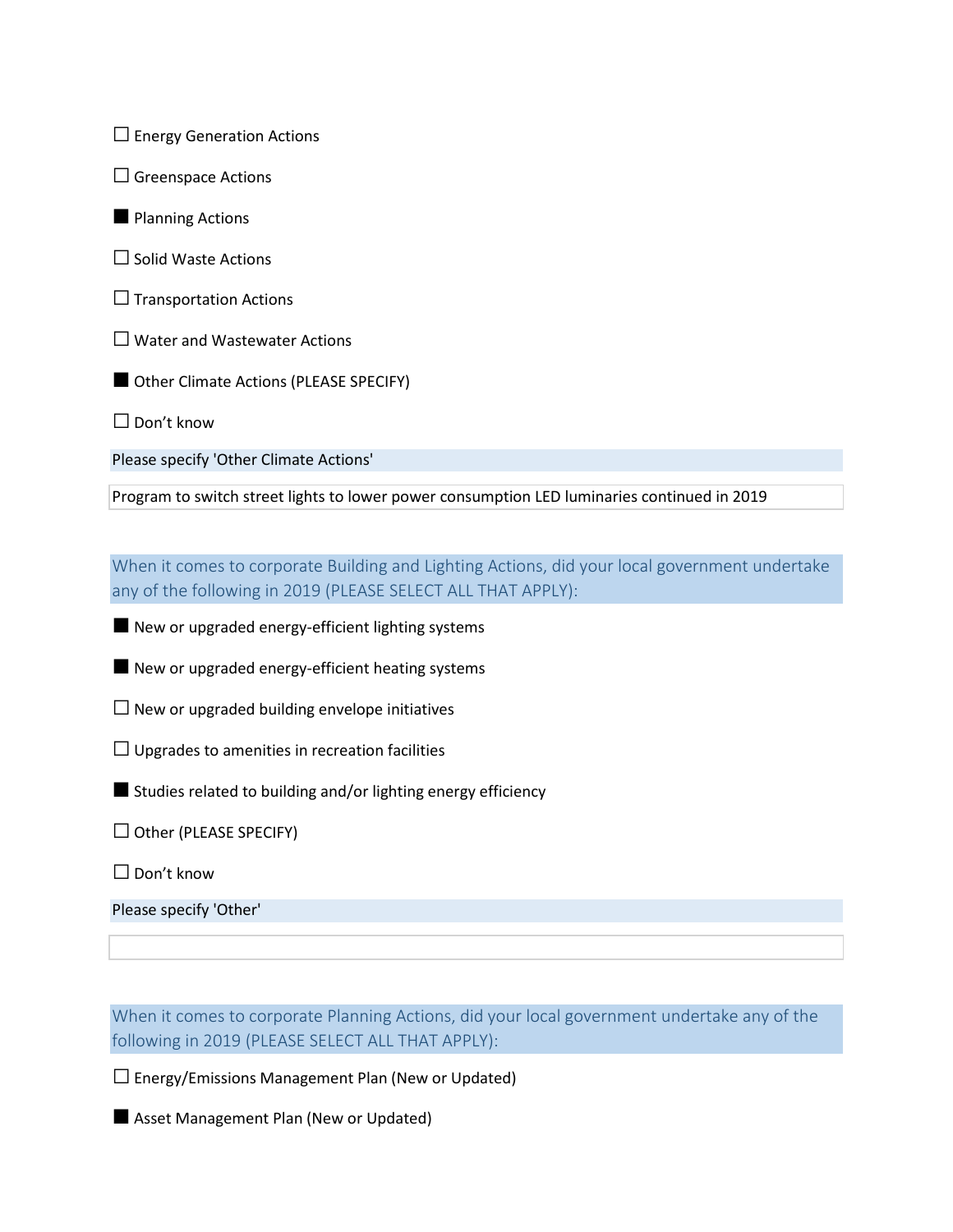$\square$  Corporate Climate Action Plan (New or Updated)

■ Strategic Plan (New or Updated)

 $\Box$  Other (PLEASE SPECIFY)

□ Don't know

Please specify 'Other'

As mentioned, a key part of the 2019 CARIP survey is to highlight and celebrate successful climate actions undertaken by local governments in British Columbia. This question provides local governments the opportunity to demonstrate leadership and innovative approaches to reduce corporate GHG emissions.

When it comes to the corporate climate action, please highlight up to three significant actions focused on reducing GHG emissions that your local government undertook in 2019:

Approved creation of a Climate Action Coordinator position

Corporate Action #2

Sidney Council indicated their desire to move toward electrification of Sidney light duty vehicle fleet

#### Corporate Action #3

## 2019 COMMUNITY-WIDE CLIMATE ACTION:

Community-wide actions refer to actions that reduce GHG emissions across the community (i.e. actions not related to "traditional services" in corporate operations).

When it comes to community-wide climate action in 2019, did your local government undertake any of the following (PLEASE SELECT ALL THAT APPLY):

 $\Box$  Building and Lighting Actions

 $\square$  Energy Generation Actions

■ Greenspace Actions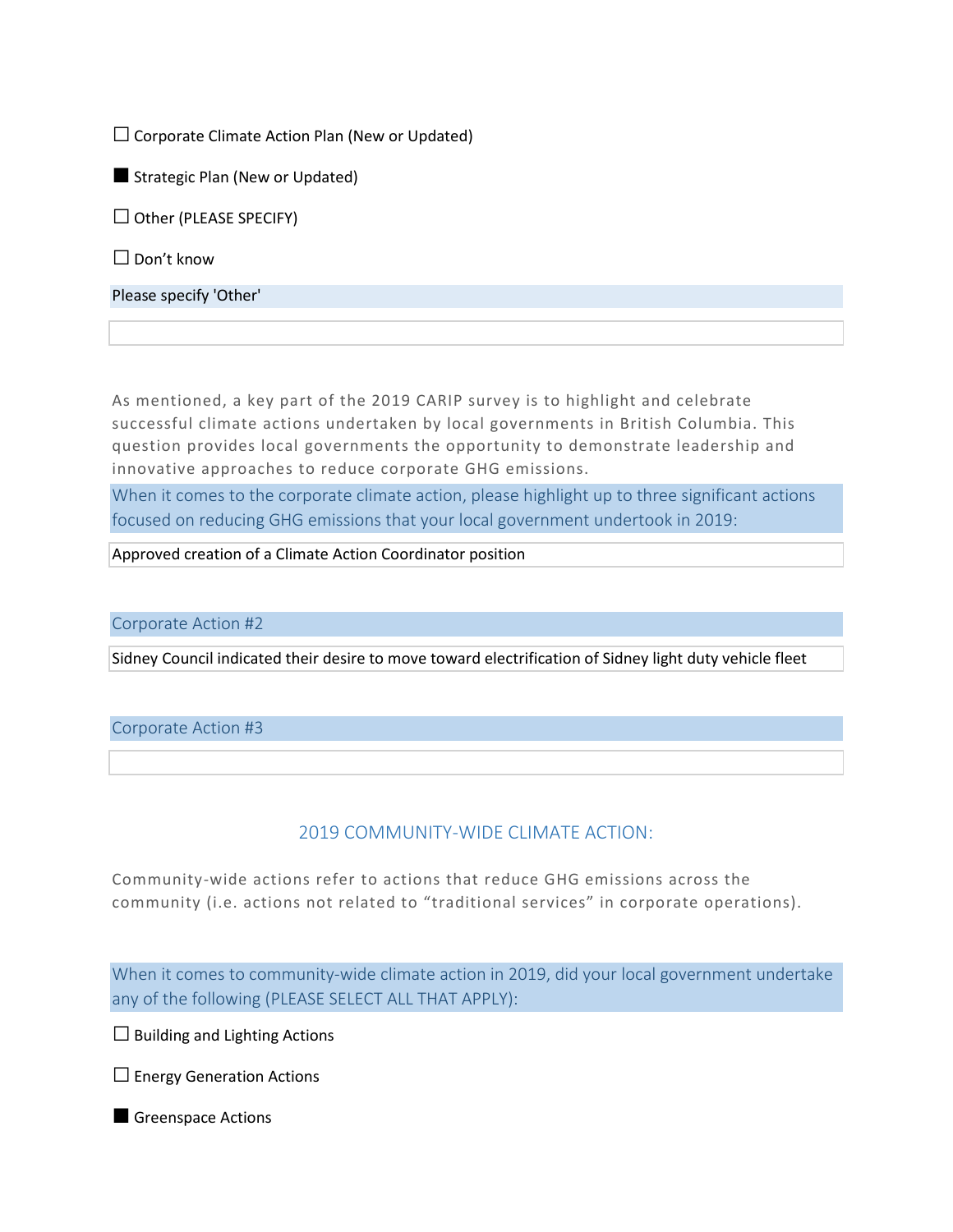**Planning Actions** 

□ Solid Waste Actions

 $\Box$  Transportation Actions

 $\square$  Water and Wastewater Actions

 $\Box$  Other Climate Actions (PLEASE SPECIFY)

□ Don't know

Please specify 'Other Climate Actions'

When it comes to community-wide Greenspace Actions, did your local government undertake any of the following in 2019 (PLEASE SELECT ALL THAT APPLY):

 $\Box$  Tree planting

 $\square$  Greenspace restoration or maintenance

 $\square$  Greenspace acquisition

**Invasive species management** 

 $\square$  Plans or strategies related to greenspace

 $\Box$  Other (PLEASE SPECIFY)

□ Don't know

Please specify 'Other'

When it comes to community-wide Planning Actions, did your local government undertake any of the following in 2019 (PLEASE SELECT ALL THAT APPLY):

 $\Box$  Official Community Plan (New or Updated)

 $\square$  Climate Action Plan (New or Updated)

 $\square$  Regional Growth Strategy (New or Updated)

 $\square$  New or updated bylaw(s) or zoning addressing climate issues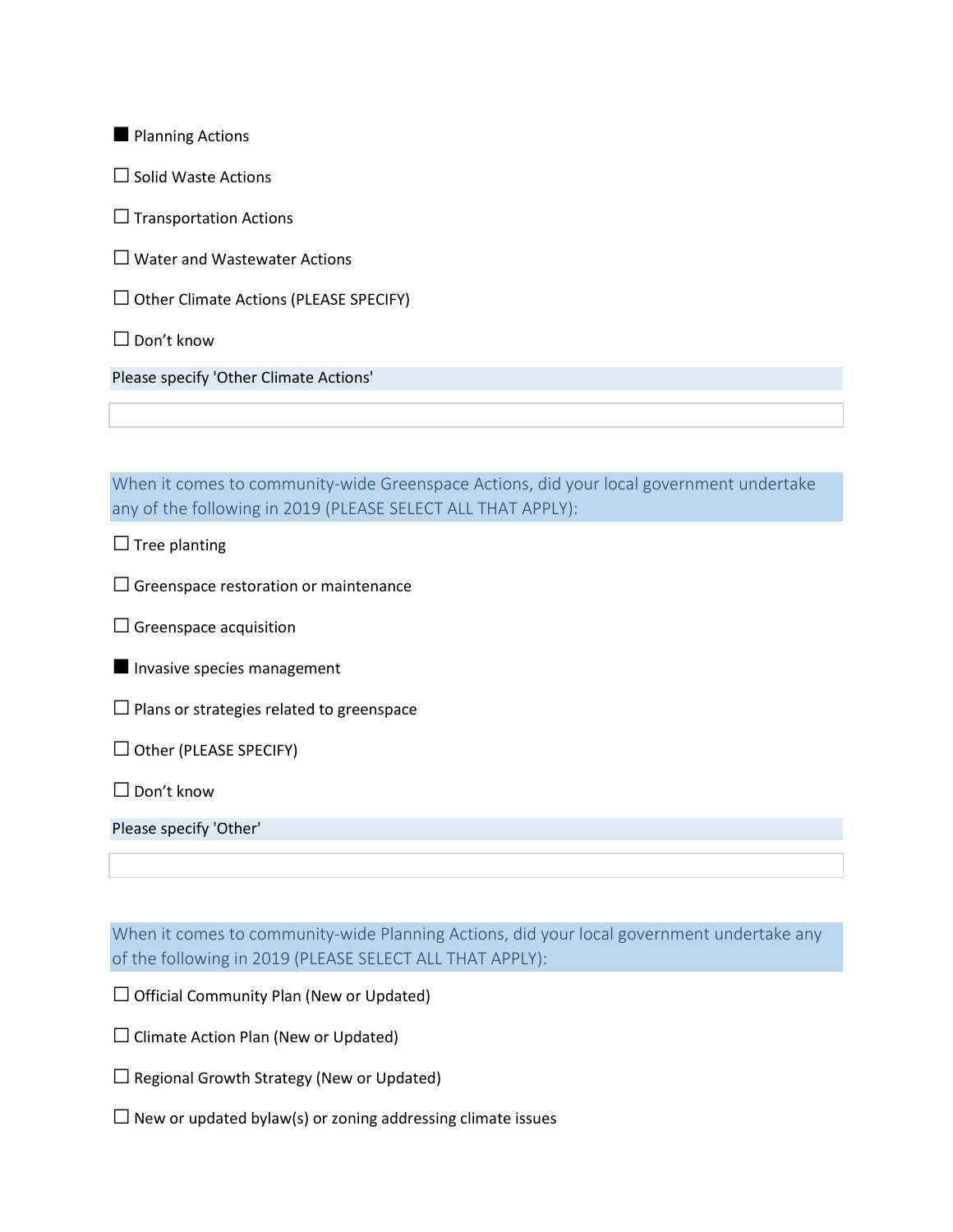$\Box$  Other (PLEASE SPECIFY)

 $\square$  Don't know

Please specify 'Other'

As mentioned, a key part of the 2019 CARIP survey is to highlight and celebrate successful climate actions undertaken by local governments in British Columbia. This question provides local governments the opportunity to demonstrate leadership and innovative approaches to reduce community -wide GHG emissions.

When it comes to the community-wide climate action, please highlight up to three significant actions focused on reducing GHG emissions that your local government undertook in 2019:

Adopted Urban Forest Strategy

Community-Wide Action #2

Community-Wide Action #3

#### 2019 CLIMATE PREPAREDNESS AND ADAPTATION ACTION:

This section of the CARIP survey is designed to collect information related to the types of climate impacts local governments are experiencing and how they are being addressed. Please identify the climate impacts that are most relevant to your local government (PLEASE SELECT ALL THAT APPLY):

 $\square$  Increased temperatures increasing wildfire activity

■ Extreme weather events contributing to urban and overland flooding

 $\square$  Changes to temperature and precipitation causing seasonal drought

 $\square$  Warmer winter temperatures reducing snowpack

■ Sea level rise and storms causing coastal flooding and/or erosion

 $\Box$  Other (PLEASE SPECIFY)

 $\Box$  Don't know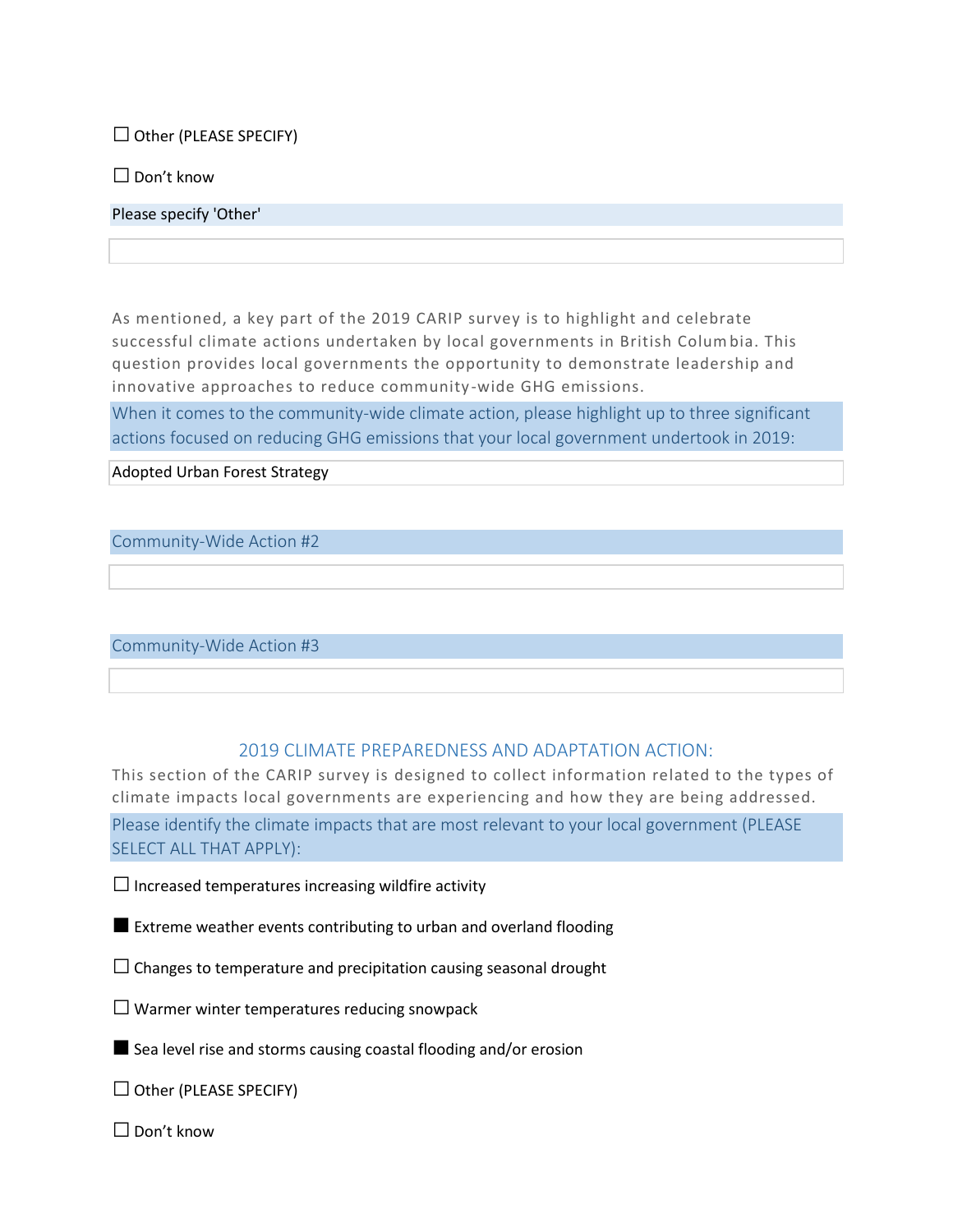Please specify 'Other'

In 2019, did your local government take any of the following actions in an effort to consider or address the impacts of climate change? (PLEASE SELECT ALL THAT APPLY)

 $\square$  Emergency response planning

 $\square$  Asset management

 $\Box$  Infrastructure upgrades

 $\square$  Public education and awareness

 $\square$  Strategic and financial planning

 $\square$  Risk and vulnerability assessments

 $\square$  Risk reduction strategies

 $\Box$  Official Community Plan policy changes

Other (PLEASE SPECIFY)

□ Don't know

Please specify 'Other'

Beacon Wharf Feasibility Study- included climate change impacts on the facility and action options.

In 2019, did your local government partnered with any of the following organizations to prepare for, and adapt to, a changing climate? (PLEASE SELECT ALL THAT APPLY)

 $\square$  Adaptation to Climate Change Team (SFU)

 $\Box$  Columbia Basin Trust

 $\square$  Community Emergency Preparedness Fund (UBCM)

 $\square$  Federation of Canadian Municipalities

□ Fraser Basin Council

 $\square$  Pacific Institute for Climate Solutions (UVIC)

■ Other (PLEASE SPECIFY)

□ Don't know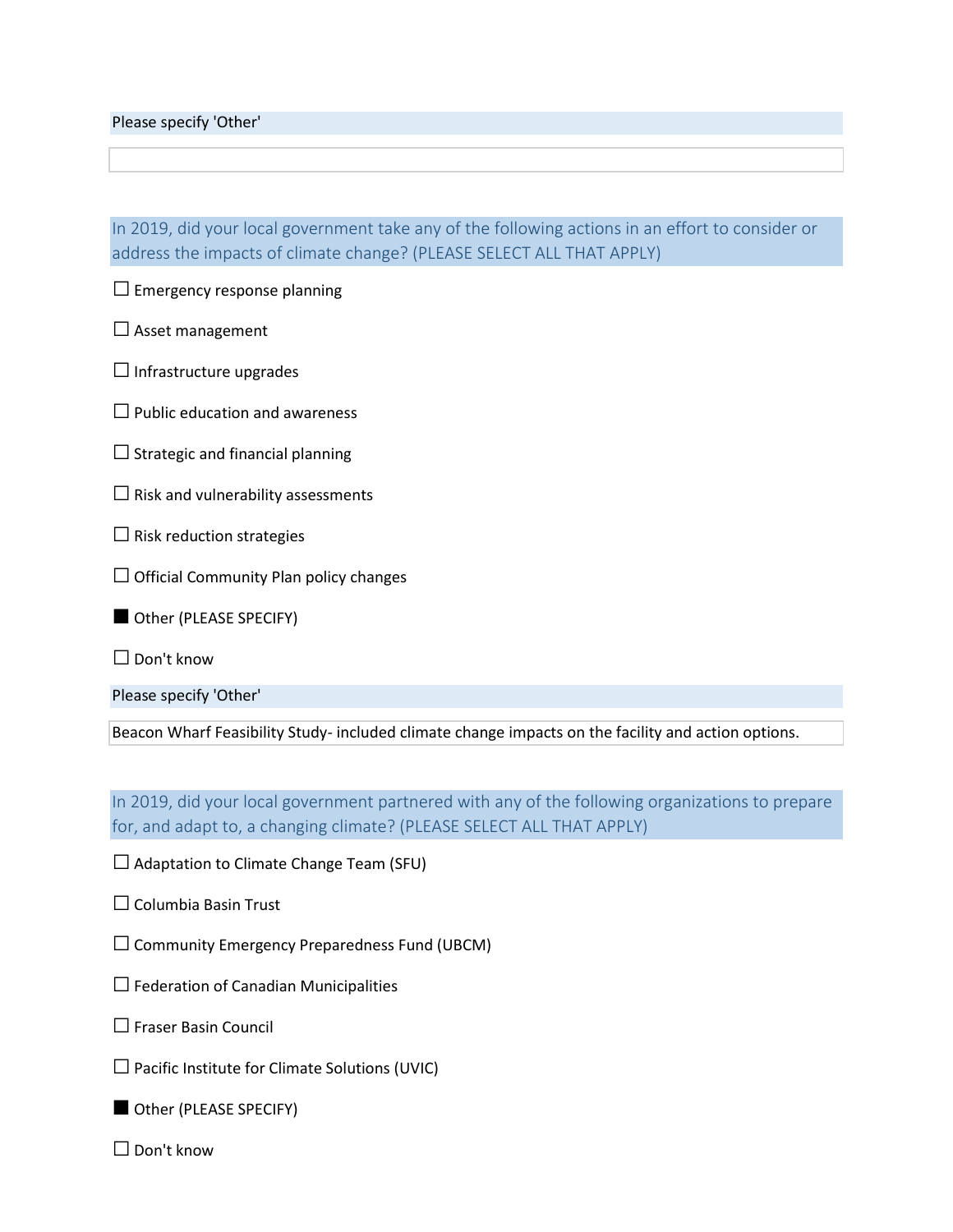Please specify 'Other'

Participate with CRD-led Capital Region Coastal Flood Inundation Project

As mentioned, a key part of the 2019 CARIP survey is to highlight and celebrate successful climate actions undertaken by local governments in British Columbia. This question provides local governments the opportunity to demonstrate leadership and innovative approaches to adapting to a changing climate.

When it comes to climate preparedness and adaptation actions, please highlight up to three significant actions/initiatives that your local government undertook in 2019:

Beacon Wharf Feasibility Study - review of climate change impacts on this marine facility and actions options.

#### Adaptation Action #2

#### Adaptation Action #3

## Section 3: 2019 Carbon Neutral Reporting

Local governments are required to report on their progress in achieving their corporate carbon neutral goal under the B.C. Climate Action Charter. Working with B.C. local governments, the joint Provincial-UBCM Green Communities Committee has established a common approach to determining corporate carbon neutrality for the purposes of the Charter, including a Carbon Neutral Framework and supporting guidance for local governments on how to become carbon neutral.

Prior to completing this portion of the survey, please ensure that you are familiar with guidance available on the B.C. Climate Action Toolkit website, specifically the Workbook and Becoming Carbon Neutral: A Guide for Local Governments in British Columbia.

Please note: As a result of the BC Recycling Regulation, local governments are no longer required to account for GHG emissions from vehicles, equipment and machinery required for the collection, transportation and diversion of packaging and printed paper, in their annual Climate Action Revenue Incentive Program (CARIP) reports.

#### 2019 CARBON EMISSIONS

Did your local government measure corporate GHG emissions for 2019?

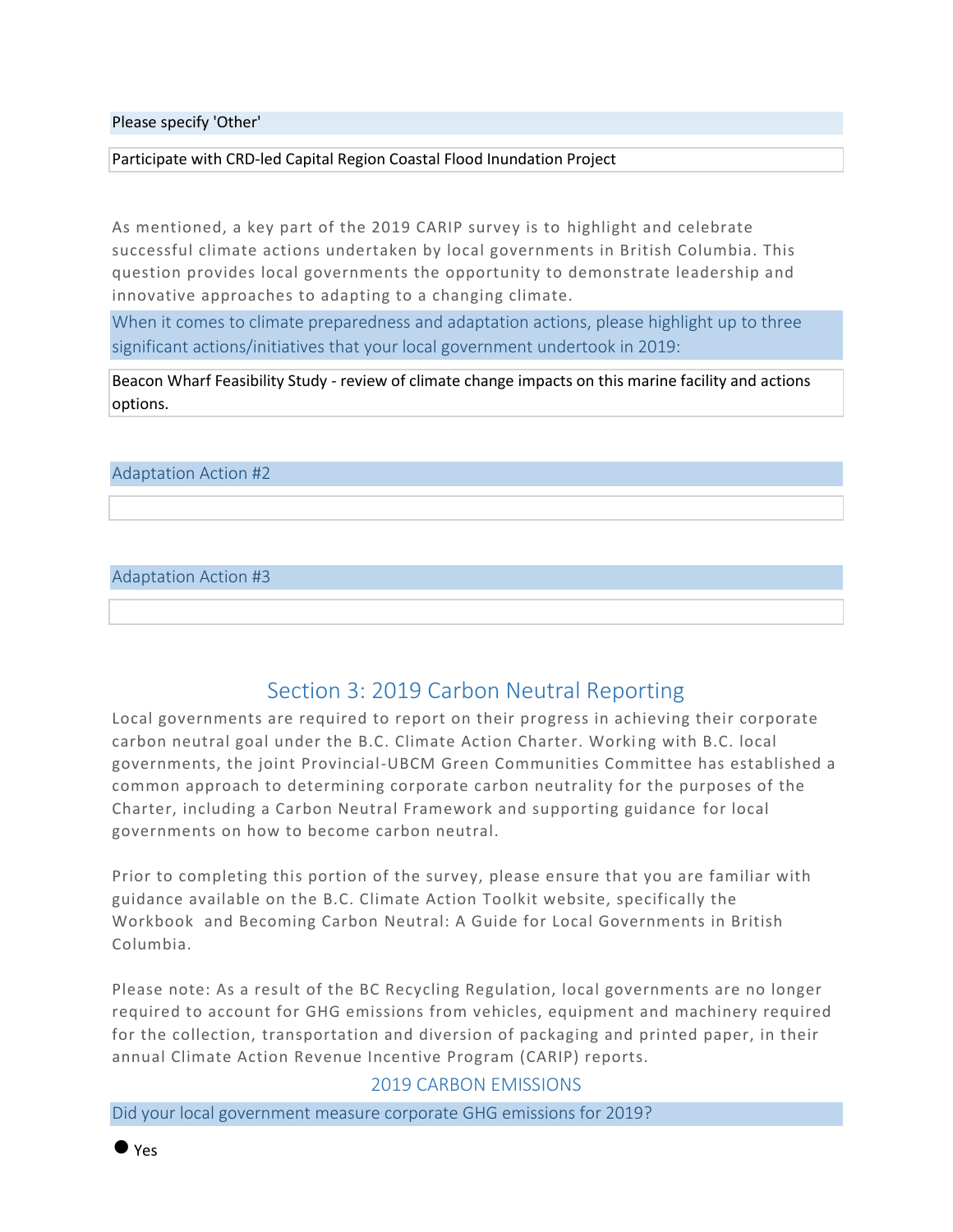O No

## ○ Don't Know

If your local government measured 2019 corporate GHG emissions, please report the number of corporate GHG emissions (in tonnes of carbon dioxide equivalent (tCO2e)) from:

| <b>Service Delivery Type</b>                         | <b>2019 Corporate GHG Emissions</b> |  |
|------------------------------------------------------|-------------------------------------|--|
| Services Delivered Directly by your Local Government | 381                                 |  |
| <b>Contracted Services</b>                           | 34                                  |  |

#### TOTAL A - CORPORATE GHG EMISSIONS (DIRECT + CONTRACTED) FOR 2019:

TOTAL A - CORPORATE GHG EMISSIONS (DIRECT + CONTRACTED) FOR 2019:

415

## 2019 CARBON REDUCTIONS

To be carbon neutral, a local government must balance their TOTAL corporate GHG emissions generated in 2019 by one or a combination of the following actions:

Undertake Green Communities Committee-supported Option 1 Project(s) Undertake Green Communities Committee-supported Option 2 Project(s) Purchase carbon offsets from a credible offset provider

For more information about options to balance or offset corporate GHG emissions please refer to Becoming Carbon Neutral: A Guidebook for Local Governments in British Columbia.

If applicable, please report the 2019 GHG emissions reductions (in tonnes of carbon dioxide equivalent (tCO2e)) being claimed from any of the following Option 1 GHG Reduction Projects:

| <b>Option 1 GHG Reduction Projects</b> | <b>2019 GHG Emissions Reductions</b> |
|----------------------------------------|--------------------------------------|
| <b>1A Energy Efficiency Retrofits</b>  |                                      |
| <b>1B Solar Thermal</b>                |                                      |
| <b>1C Household Organic Waste</b>      | 532                                  |
| <b>1D Low Emission Vehicles</b>        |                                      |
| <b>1E Avoided Forest Conversion</b>    |                                      |
| <b>1F Trenchless Technology</b>        |                                      |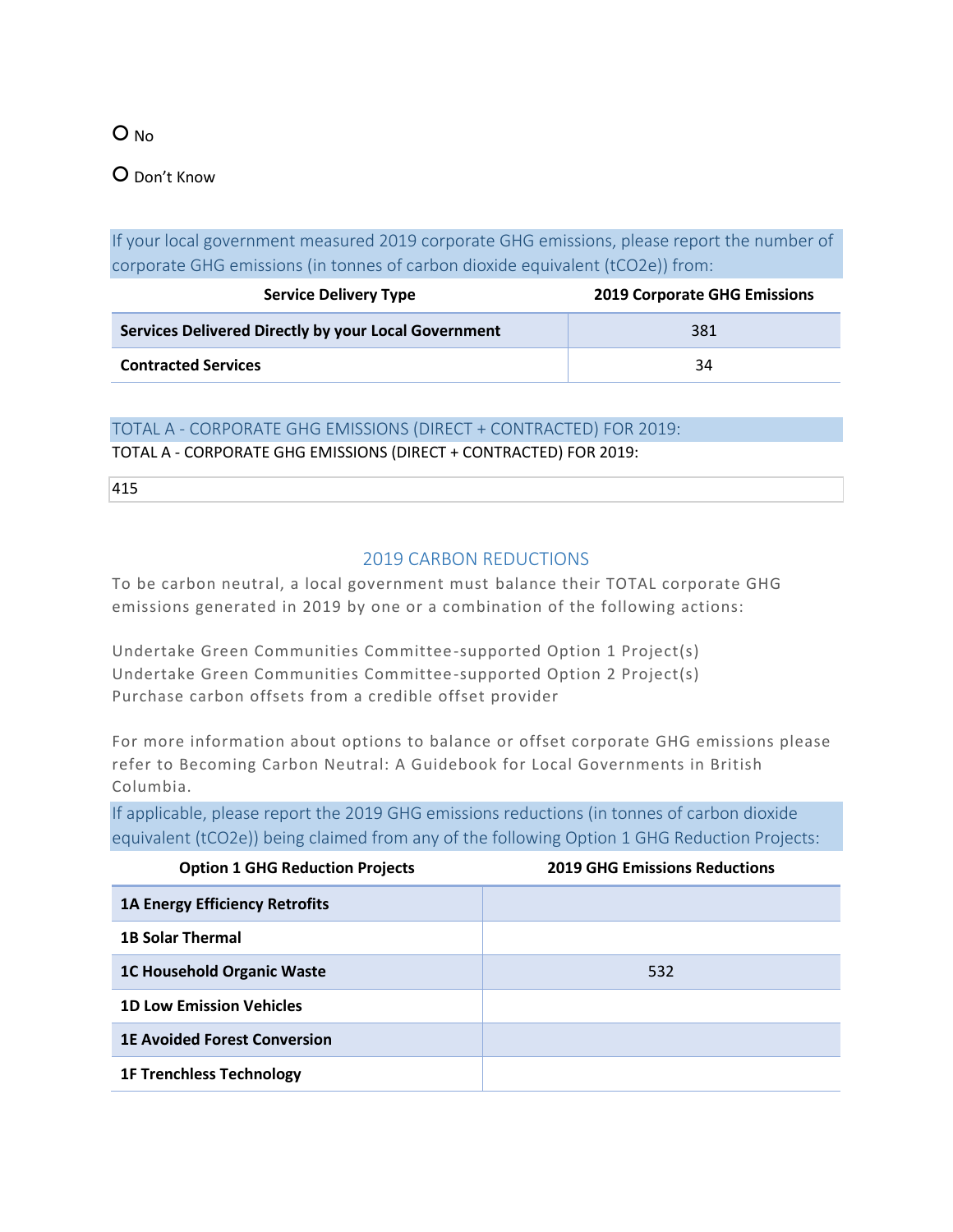## TOTAL B - REDUCTIONS FROM ALL OPTION 1 PROJECTS FOR 2019:

#### TOTAL B - REDUCTIONS FROM ALL OPTION 1 PROJECTS FOR 2019:

#### 532

If applicable, please report the names and 2019 GHG emissions reductions (in tonnes of carbon dioxide equivalent (tCO2e)) being claimed from Option 2 GHG Reduction Projects:

|    | <b>Names of Option 2 GHG Reduction Projects</b> | <b>2019 GHG Emissions Reductions</b> |
|----|-------------------------------------------------|--------------------------------------|
| 1. |                                                 |                                      |
| 2. |                                                 |                                      |
| 3. |                                                 |                                      |
| 4. |                                                 |                                      |
| 5. |                                                 |                                      |
| 6. |                                                 |                                      |

# TOTAL C - REDUCTIONS FROM ALL OPTION 2 PROJECTS FOR 2019:

TOTAL C - REDUCTIONS FROM ALL OPTION 2 PROJECTS FOR 2019:

 $\overline{0}$ 

 $\overline{0}$ 

## 2019 CARBON OFFSETS

If applicable, please report the name of the offset provider, type of project and number of offsets purchased (in tonnes of carbon dioxide equivalent (tCO2e)) from an offset provider for the 2019 reporting year:

|    | <b>Name of Offset Provider</b> | <b>Name of Project</b> | <b>2019 GHG Emissions Reductions</b> |
|----|--------------------------------|------------------------|--------------------------------------|
| 1. |                                |                        |                                      |
| 2. |                                |                        |                                      |
| 3. |                                |                        |                                      |
| 4. |                                |                        |                                      |
| 5. |                                |                        |                                      |
| 6. |                                |                        |                                      |

#### TOTAL D - OFFSETS PURCHASED FOR 2019:

TOTAL D - OFFSETS PURCHASED FOR 2019: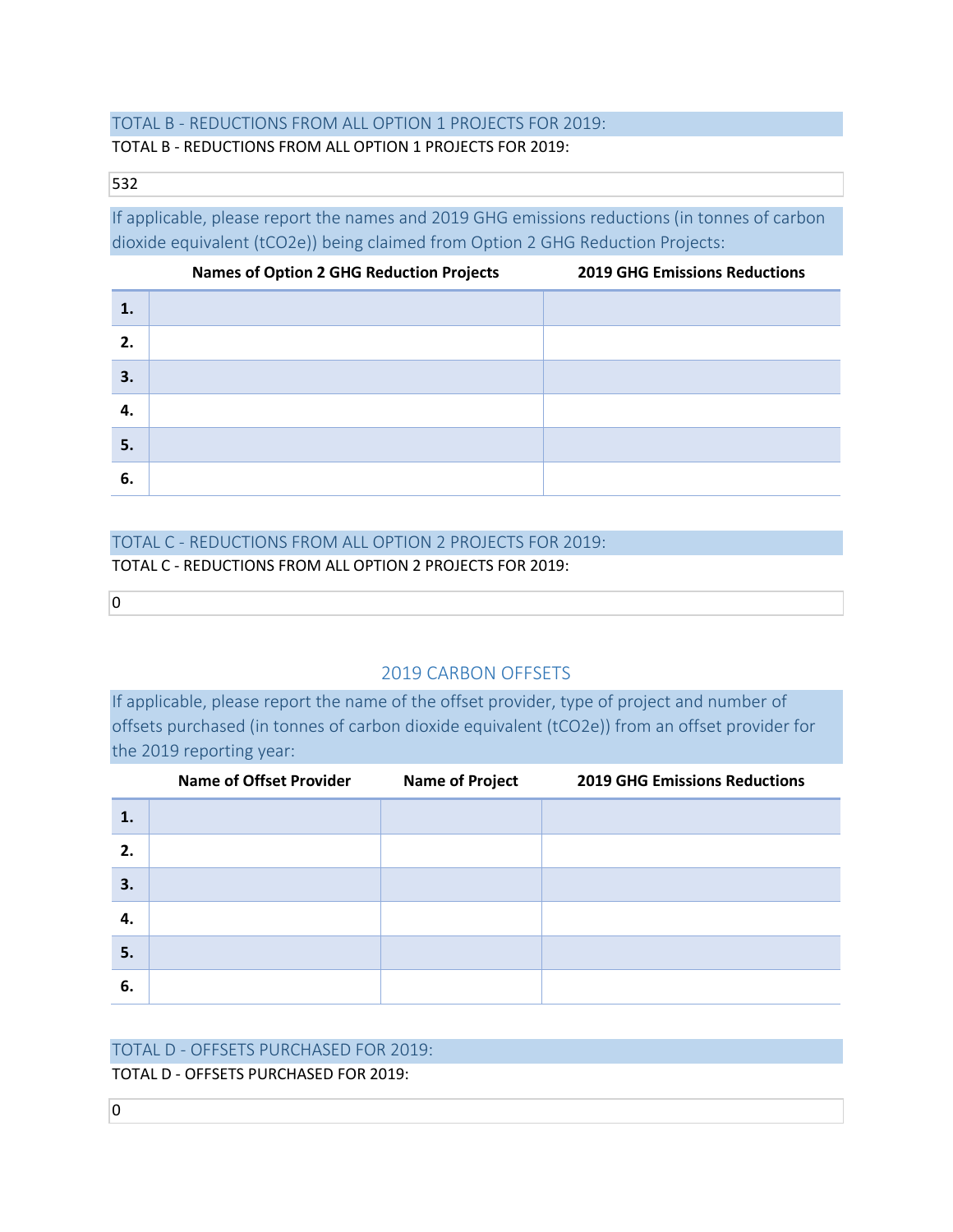## TOTAL REDUCTIONS AND OFFSETS FOR 2019 (Total B+C+D): TOTAL REDUCTIONS AND OFFSETS FOR 2019 (Total B+C+D):

532

#### Corporate GHG Emissions Balance for 2019

Your local government's corporate GHG emissions balance is the difference between total corporate offsetable GHG emissions (direct + contracted emissions) and the GHG emissions reduced through Green Communities Committee Option 1 and Option 2 projects and/or the purchase of offsets.

CORPORATE GHG EMISSIONS BALANCE FOR 2019 = (Total A – (B+C+D))

CORPORATE GHG EMISSIONS BALANCE FOR 2019 (Total A – (B+C+D))

-117

If your corporate GHG emissions balance is negative or zero, your local government is carbon neutral. CONGRATULATIONS!

If your local government was carbon neutral in 2019, please record any emissions reductions you will be carrying over for future years and the source of the reductions, including the year they were earned (e.g. organics diversion, 2019 100 tCO2e):

|    | <b>Source of Carryover Emission Reduction</b>                                              | Year<br>Earned | <b>GHG Emissions</b><br><b>Reductions</b> |
|----|--------------------------------------------------------------------------------------------|----------------|-------------------------------------------|
| 1. | <b>CRD ICI/Private Hauler</b>                                                              | 2019           | 186                                       |
| 2. | Yard Waste Diversion                                                                       | 2019           | 174                                       |
| 3. | Kitchen Organics Diversion                                                                 | 2019           | 172                                       |
| 4. | CRD ICI/Private Hauler, Yard Waste Diversion, Kitchen<br>2018<br><b>Organics Diversion</b> |                | 483                                       |
| 5. | Yard Waste Diversion, Kitchen Organics Diversion                                           | 2017           | 207                                       |
| 6. |                                                                                            |                |                                           |

## TOTAL E - BALANCE OF REDUCTIONS ELIGIBLE FOR CARRY OVER TO NEXT YEAR TOTAL E - BALANCE OF REDUCTIONS ELIGIBLE FOR CARRY OVER TO NEXT YEAR

1222

## GREEN COMMUNITIES COMMITTEE CLIMATE ACTION RECOGNITION PROGRAM:

The joint Provincial-UBCM Green Communities Committee is pleased to be continuing the Climate Action Recognition Program again this year. This multi-level program provides the Green Communities Comittee with an opportunity to review and publicly recognize the progress and achievements of each Climate Action Charter (Charter) signatory.